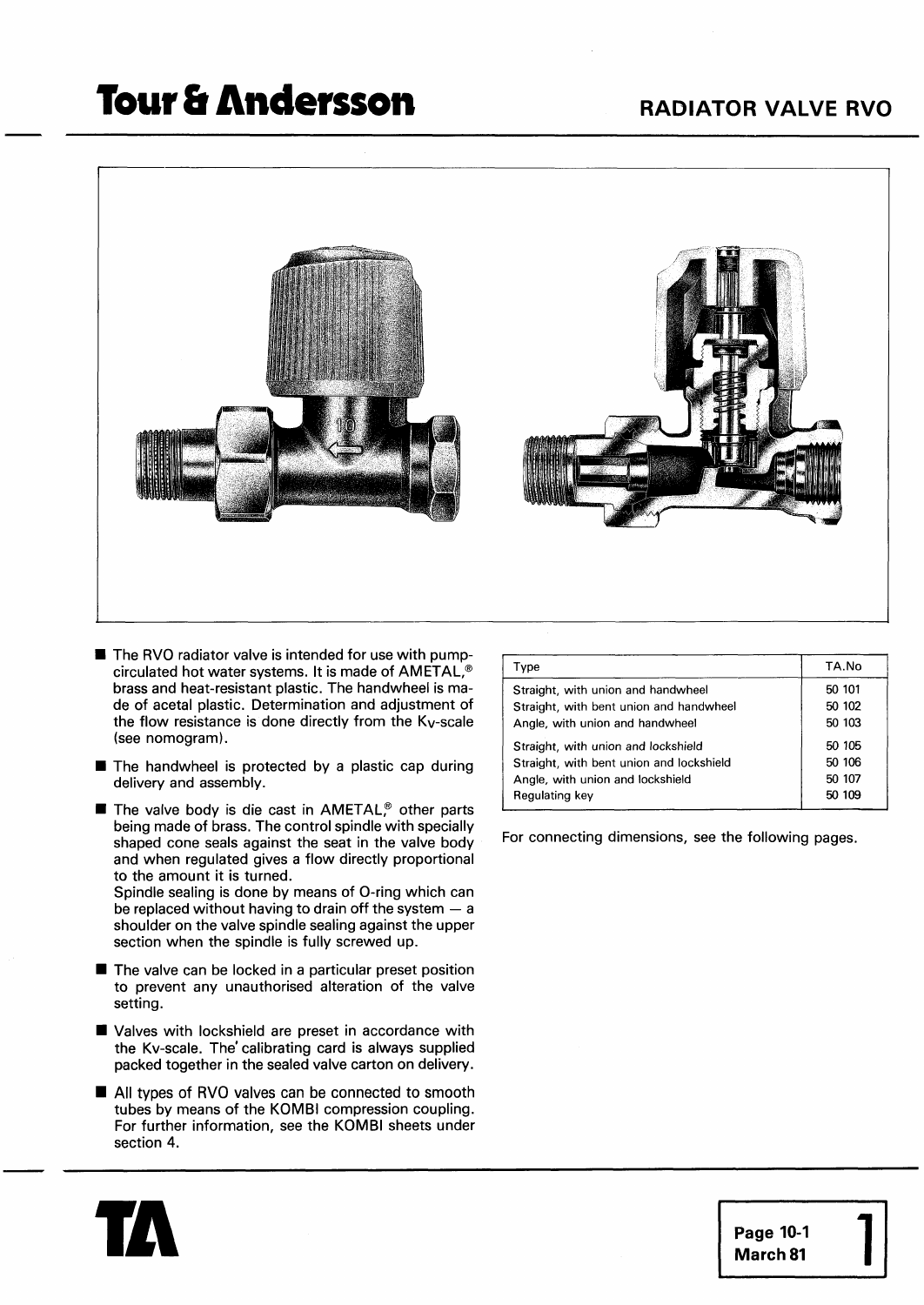| <b>Application:</b>       | Heating installations.<br>For potable water 50 101-910 is recommended. This<br>valve is made in AMETAL®, throughout and chromed.<br>Also the TRIM programme is recommended, which is<br>described under section 5. |                                             |  |
|---------------------------|--------------------------------------------------------------------------------------------------------------------------------------------------------------------------------------------------------------------|---------------------------------------------|--|
| <b>Nominal pressure:</b>  | <b>PN 10</b>                                                                                                                                                                                                       |                                             |  |
| Max. working pressure:    | 10 bar = 1.0 MPa $\approx$ 150 psi                                                                                                                                                                                 |                                             |  |
| Max. working temperature: | $100^{\circ}$ C (194 $^{\circ}$ F), water                                                                                                                                                                          |                                             |  |
| <b>Material:</b>          | Valve body:<br>Other parts:<br>Spindle sealing: O-ring<br>Handwheel:                                                                                                                                               | die cast AMETAL®<br>brass<br>Acetal-plastic |  |
| Surface treatment:        | Nickel-plated                                                                                                                                                                                                      |                                             |  |
| Testing:                  | Each valve is individually tested before despatch, both for<br>seat sealing and overall leak-tightness.                                                                                                            |                                             |  |
| Packing:                  | The valves are packed in cardboard boxes according to<br>packing list.                                                                                                                                             |                                             |  |

 $\gamma_{\rm{max}}$ 

#### **Presetting:**

Presetting adjustment for different pressure drop conditions is done by limiting the maximum lifting height of the valve cone whereby the area is adapted so that the desired maximum flow is obtained. A template with TA scale is used for presetting.

- 1. Close the valve
- 2. Loosen the handwheel screw.
- 3. Remove the handwheel with-out turning the valve spindle.
- 4. Place the template over the valve.
- 5. Fit on the handwheel so that it registers on the desired presetting value.
- 6. Tighten up the handwheel screw and open the valve.

1 **Page 10-2 March 81** 





In some areas e.g stair wells it is favourable to lock the radiator valve in a fixed presetting value. The locking is done as follows:

1-5 as adjoining instruction

- 6. Open the valve to the stop. Remove the handwheel without turning the valve stem. Put back the handwheel so that the hook of the valve body fits between the hooks of the handwheel.
- 7. Tighten the handwheel screw and remove the template.

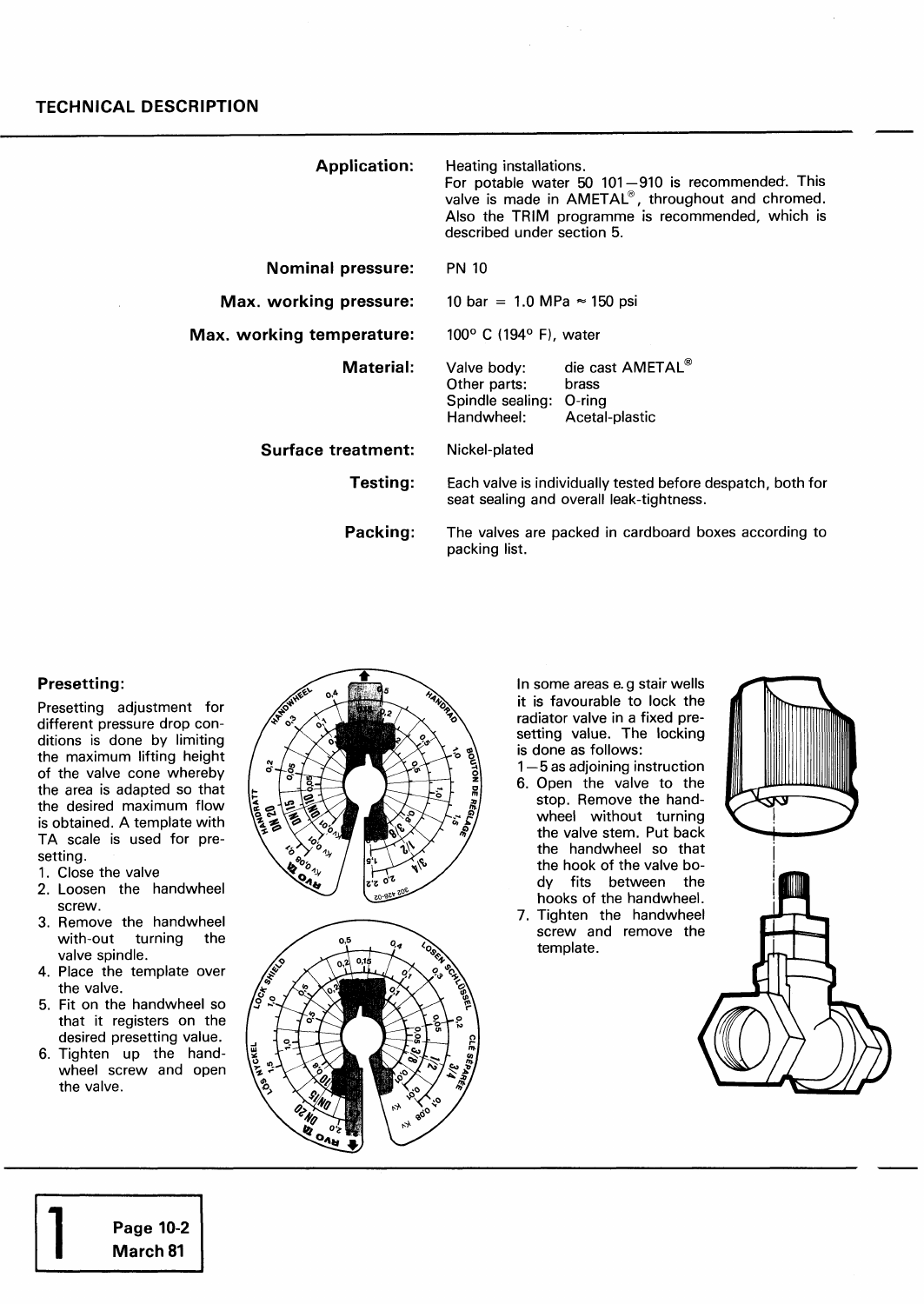# **Tour & Andersson**

## **RADIATOR VALVE RVO**

| 50 101                                      | 50 105 lockshield | TA.No.                                               | R/KRK                    | L                     | L <sub>1</sub>       | н                    | H <sub>1</sub>                                            | G                                                                                      | Weight<br>kg                 |
|---------------------------------------------|-------------------|------------------------------------------------------|--------------------------|-----------------------|----------------------|----------------------|-----------------------------------------------------------|----------------------------------------------------------------------------------------|------------------------------|
| G                                           |                   | $50101 - 110$<br>$-115$<br>$-120$                    | 3/8<br>1/2<br>3/4        | 75<br>88<br>102       | 8<br>10<br>11        | 52<br>53<br>54       | $\overline{\phantom{0}}$<br>$\overline{\phantom{0}}$<br>— | M22x1,5<br>M26x1,5<br>M34x1,5                                                          | 0,20<br>0,23<br>0,39         |
| KRK                                         | <b>KRK</b>        | 50 $101 - 910*$<br>$50105 - 110$<br>$-115$<br>$-120$ | 3/8<br>3/8<br>1/2<br>3/4 | 75<br>75<br>88<br>102 | 8<br>8<br>10<br>11   | 52<br>48<br>49<br>50 | —<br>$\overline{\phantom{0}}$<br>$\overline{\phantom{0}}$ | M22x1,5<br>M22x1,5<br>M26x1,5<br>M34x1,5                                               | 0,22<br>0,22<br>0,30<br>0,42 |
| 50 102                                      | 50 106 lockshield | $50102 - 110$<br>$-115$<br>$-120$                    | 3/8<br>1/2<br>3/4        | 95<br>104<br>119      | 8<br>10<br>11        | 52<br>53<br>54       | 48<br>56<br>65                                            | M22x1,5<br>M26x1,5<br>M34x1,5                                                          | 0,23<br>0,33<br>0,40         |
| H <sub>1</sub><br>– KRK                     | H <sub>1</sub>    | $50106 - 110$<br>$-115$<br>$-120$                    | 3/8<br>1/2<br>3/4        | 95<br>104<br>119      | 8<br>10<br>11        | 48<br>49<br>50       | 48<br>56<br>65                                            | M22x1,5<br>M26x1,5<br>M34x1,5                                                          | 0,24<br>0,32<br>0,52         |
| 50 103                                      | 50 107 lockshield | $50103 - 110$<br>$-115$<br>$-120$                    | 3/8<br>1/2<br>3/4        | 50<br>56<br>68        | 8<br>10<br>11        | 52<br>53<br>54       | 20<br>24<br>28                                            | M22x1,5<br>M26x1,5<br>M34x1,5                                                          | 0,20<br>0,28<br>0,43         |
| <b>KRK</b><br>H <sub>1</sub>                | KŔK               | $50107 - 110$<br>$-115$<br>$-120$                    | 3/8<br>1/2<br>3/4        | 50<br>56<br>68        | 8<br>10<br>11        | 48<br>49<br>50       | 20<br>24<br>28                                            | M22x1,5<br>M26x1,5<br>M34x1,5                                                          | 0,21<br>0,24<br>0,40         |
| 50 109<br>Regulating key for lockshield     |                   | $50109 - 001$                                        |                          | -                     |                      |                      |                                                           |                                                                                        | 0,01                         |
|                                             |                   |                                                      |                          |                       |                      |                      |                                                           |                                                                                        |                              |
| * 50 101-910 of AMETAL® throughout, chromed |                   |                                                      | $\mathsf R$<br>H         |                       | $=$ Fully open valve |                      |                                                           | = Cylindrical pipe thread (BSP Female)<br>$KRK = Short$ tapered pipe thread (BSP Male) |                              |

All valves can be connected to smooth tubes by means of the KOMBI compression coupling.

|     | Pipe (mm)     |               |               |               |               |               |  |
|-----|---------------|---------------|---------------|---------------|---------------|---------------|--|
| R   |               | 10            | 12            | 15            | 16            | 18            |  |
| 3/8 | $53235 - 103$ | $53235 - 104$ | $53235 - 107$ |               |               |               |  |
| 1/2 | $-108$        | $-109$        | $-111$        | $53235 - 113$ | $53235 - 114$ |               |  |
| 3/4 |               |               |               | $-117$        | $-119$        | $53235 - 121$ |  |

KOMBI ordered separately.

When ordering, specify TA-number of KOMBI coupling (53 235), connection R and pipe (mm). Example: 53 235-318x8. Further information concerning KOMBI couplings can be found under section **4.**